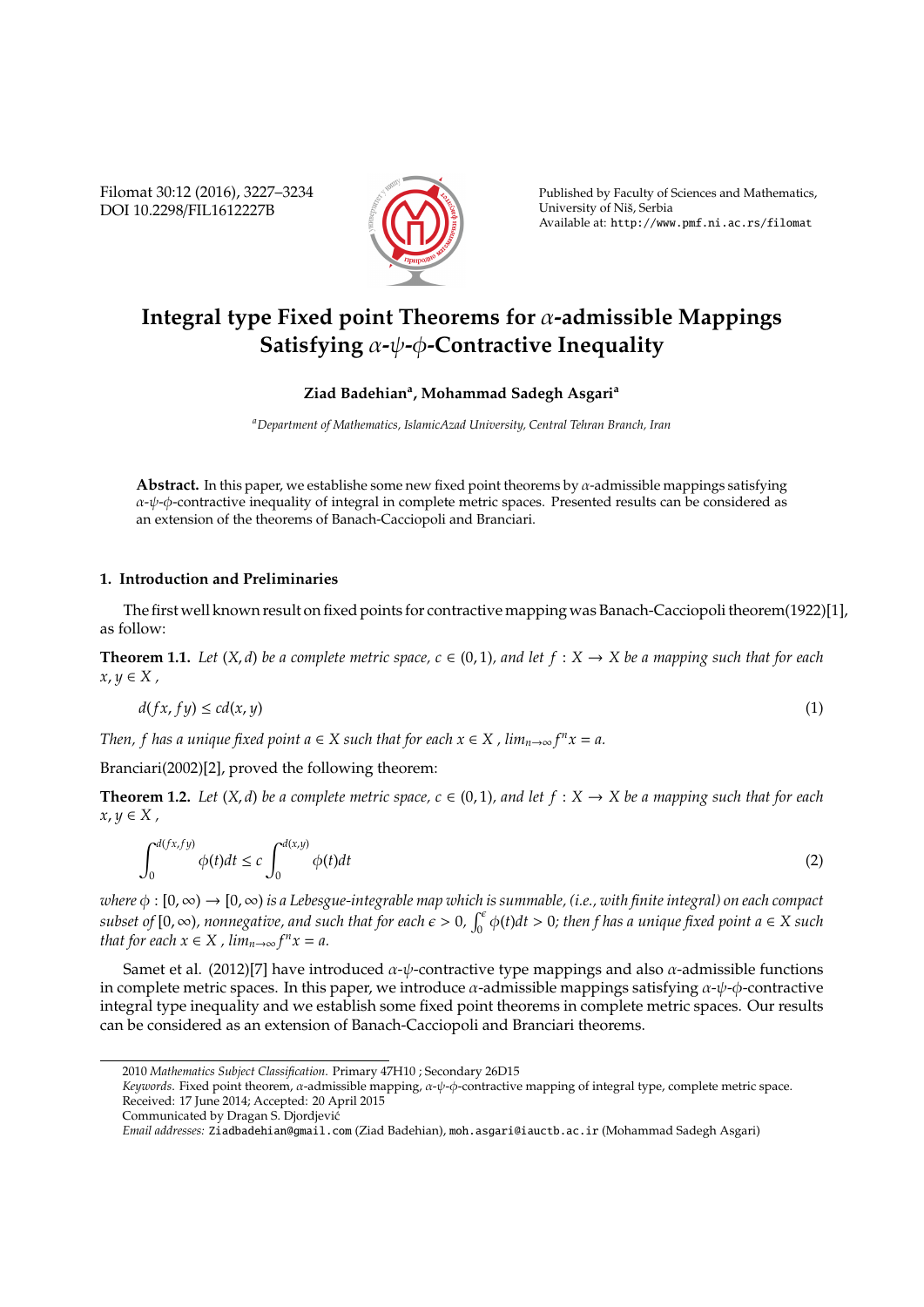**Definition 1.3.** [7] Let  $\alpha : X \times X \to [0, \infty)$  be a function, we say  $f : X \to X$ , is  $\alpha$ -admissible if for all  $x, y \in X$ ,

$$
\alpha(x, y) \ge 1 \Longrightarrow \alpha(f(x), f(y)) \ge 1 \tag{3}
$$

**Definition 1.4.** [7] Let  $\Psi$  be a family of nondecreasing functions  $\psi : [0, \infty) \to [0, \infty)$  such that for each  $\psi \in \Psi$  and  $t > 0$ ,  $\sum_{n=1}^{\infty} \psi^n(t) < +\infty$ *. where*  $\psi^n$  *is the n-th iterate of*  $\psi$ *.* 

**Lemma 1.5.** *([7])* If  $\psi$  :  $[0, \infty) \to [0, \infty)$  is nondecreasing function and for each  $t > 0$ ,  $\lim_{n \to \infty} \psi^n(t) = 0$  then  $\psi(t) < t$ .

**Definition 1.6.** *Let*  $\Phi$  *be a collection of mappings*  $\phi$  :  $[0, \infty) \to [0, \infty)$  *which are Lebesgue-integrable, summable on each compact subset of* [0, ∞) *and satisfying following condition:*

$$
\int_0^{\epsilon} \phi(t)dt > 0, \text{ for each } \epsilon > 0.
$$

**Lemma 1.7.** *([3])* Let  $\phi \in \Phi$  *and*  $\{r_n\}_{n\in\mathbb{N}}$  be a nonnegative sequence with  $\lim_{n\to\infty} r_n = a$ , then

$$
\lim_{n\to\infty}\int_0^{r_n}\phi(t)dt=\int_0^a\phi(t)dt.
$$

**Lemma 1.8.** *([3])* Let  $\phi \in \Phi$  *and*  $\{r_n\}_{n \in \mathbb{N}}$  be a nonnegative sequence. Then

$$
\lim_{n\to\infty}\int_0^{r_n}\phi(t)dt=0\Longleftrightarrow \lim_{n\to\infty}r_n=0.
$$

### **2. Fixed Point Theorems**

**Definition 2.1.** *Let*  $(X, d)$  *be a metric space and*  $f : X \to X$  *be a given mapping. We say that*  $f$  *is an*  $\alpha$ - $\psi$ - $\phi$ *contractive integral type mapping if there exist three functions*  $\alpha : X \times X \to [0, +\infty)$ ,  $\phi \in \Phi$  *and*  $\psi \in \Psi$  *such that*

$$
\int_0^{\alpha(x,y)d(fx,fy)} \phi(t)dt \le \psi\left(\int_0^{d(x,y)} \phi(t)dt\right),\tag{4}
$$

*for all x*,  $y \in X$  *and all t*  $\in [0, +\infty)$ *.* 

**Theorem 2.2.** *Let*  $(X, d)$  *be a complete metric space and*  $f : X \rightarrow X$  *be a mapping satisfying following conditions:* 

- *(i) f is* α*-admissible;*
- *(ii)* there exists  $x_0 \in X$  such that  $\alpha(x_0, fx_0) \geq 1$ *;*
- *(iii) f is an* α*-*ψ*-*φ*-contractive integral type mapping,*

*then f has a unique fixed point a*  $\in$  *X such that for*  $x_0 \in X$  *, lim*<sub>*n*→∞</sub>  $f^n x_0 = a$ .

*Proof.* First, we show that

$$
\int_0^{d(f^n x_0, f^{n+1} x_0)} \phi(t) dt \le \psi^n \left( \int_0^{d(x_0, f x_0)} \phi(t) dt \right).
$$
\n(5)

Since  $f$  is  $\alpha$ -admissible, from (ii) we get

 $\alpha(x_0, fx_0) \ge 1 \to \alpha(fx_0, f^2x_0) \ge 1 \to \dots \to \alpha(f^nx_0, f^{n+1}x_0) \ge 1,$ 

then for all  $n \in \mathbb{N}$ ,

$$
\alpha(f^n x_0, f^{n+1} x_0) \ge 1. \tag{6}
$$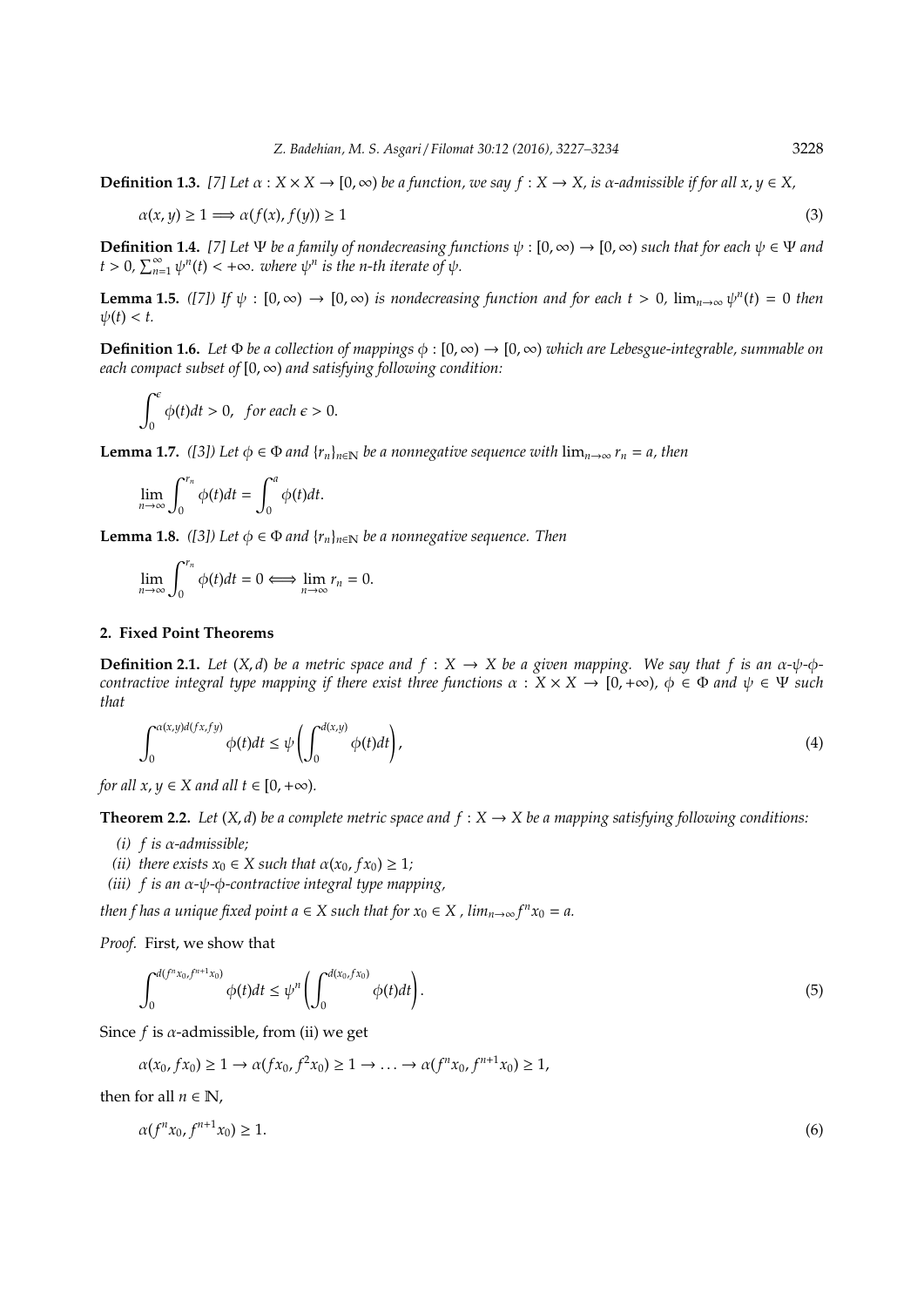To prove (5), by induction and (*i*), we have for  $n = 1$ 

$$
\begin{split} \int_0^{d(fx_0,f^2x_0)}\phi(t)dt &\leq \int_0^{\alpha(x_0,fx_0)d(fx_0,f^2x_0)}\phi(t)dt\\ &\leq \psi\left(\int_0^{d(x_0,fx_0)}\phi(t)dt\right). \end{split}
$$

Now, assuming that (5) holds for an  $n \in \mathbb{N}$ , then from (6) we get

$$
\int_{0}^{d(f^{n+1}x_0, f^{n+2}x_0)} \phi(t)dt \leq \int_{0}^{\alpha(f^n x_0, f^{n+1}x_0) d(f^{n+1}x_0, f^{n+2}x_0)} \phi(t)dt
$$
  

$$
\leq \psi \left( \int_{0}^{d(f^n x_0, f^{n+1}x_0)} \phi(t)dt \right)
$$
  

$$
\leq \psi \left( \psi^n \left( \int_{0}^{d(x_0, fx_0)} \phi(t)dt \right) \right)
$$
  

$$
= \psi^{n+1} \left( \int_{0}^{d(x_0, fx_0)} \phi(t)dt \right),
$$

therefore (5) holds for all  $n \in \mathbb{N}$ . Now, if  $n \to +\infty$  we obtain

$$
\int_0^{d(f^n x_0, f^{n+1} x_0)} \phi(t) dt \longrightarrow 0,
$$

then, from Lemma 1.8 we have

$$
d(f^{n}x_0, f^{n+1}x_0) \longrightarrow 0.
$$

In the following, we show that  ${f^n x_0}_{n=0}^{\infty}$  $\sum_{n=1}^{\infty}$  is a Cauchy sequence. Suppose that there exists an  $\epsilon > 0$  such that for each  $k \in \mathbb{N}$  there are  $m_k$ ,  $n_k \in \mathbb{N}$  with  $m_k > n_k > k$ , such that

$$
d(f^{m_k}x_0, f^{n_k}x_0) \ge \epsilon, \quad d(f^{m_k-1}x_0, f^{n_k}x_0) < \epsilon. \tag{7}
$$

Hence

$$
\epsilon \leq d(f^{m_k}x_0, f^{n_k}x_0) \leq d(f^{m_k}x_0, f^{m_k-1}x_0) + d(f^{m_k-1}x_0, f^{n_k}x_0)
$$
  

$$
< d(f^{m_k}x_0, f^{m_k-1}x_0) + \epsilon.
$$

Letting  $k \rightarrow +\infty$  then we have

$$
d(f^{m_k}x_0, f^{n_k}x_0) \longrightarrow \epsilon^+, \tag{8}
$$

this implies that there exists  $l \in \mathbb{N}$ , such that

$$
k > l \Longrightarrow d(f^{m_l+1}x_0, f^{n_l+1}x_0) < \epsilon. \tag{9}
$$

Actually, if there exists a subsequence  ${k_l} \subset \mathbb{N}$ ,  ${k_l} > l$ ,

$$
d(f^{m_{k_l+1}}x_0, f^{n_{k_l+1}}x_0) \geq \epsilon,
$$

if  $l \rightarrow +\infty$  we get

$$
\\\epsilon \leq d(f^{m_{k_l+1}}x_0, f^{n_{k_l+1}}x_0) \leq d(f^{m_{k_l+1}}x_0, f^{m_{k_l}}x_0) + d(f^{m_{k_l}}x_0, f^{n_{k_l}}x_0) + d(f^{n_{k_l}}x_0, f^{n_{k_l+1}}x_0) < \epsilon
$$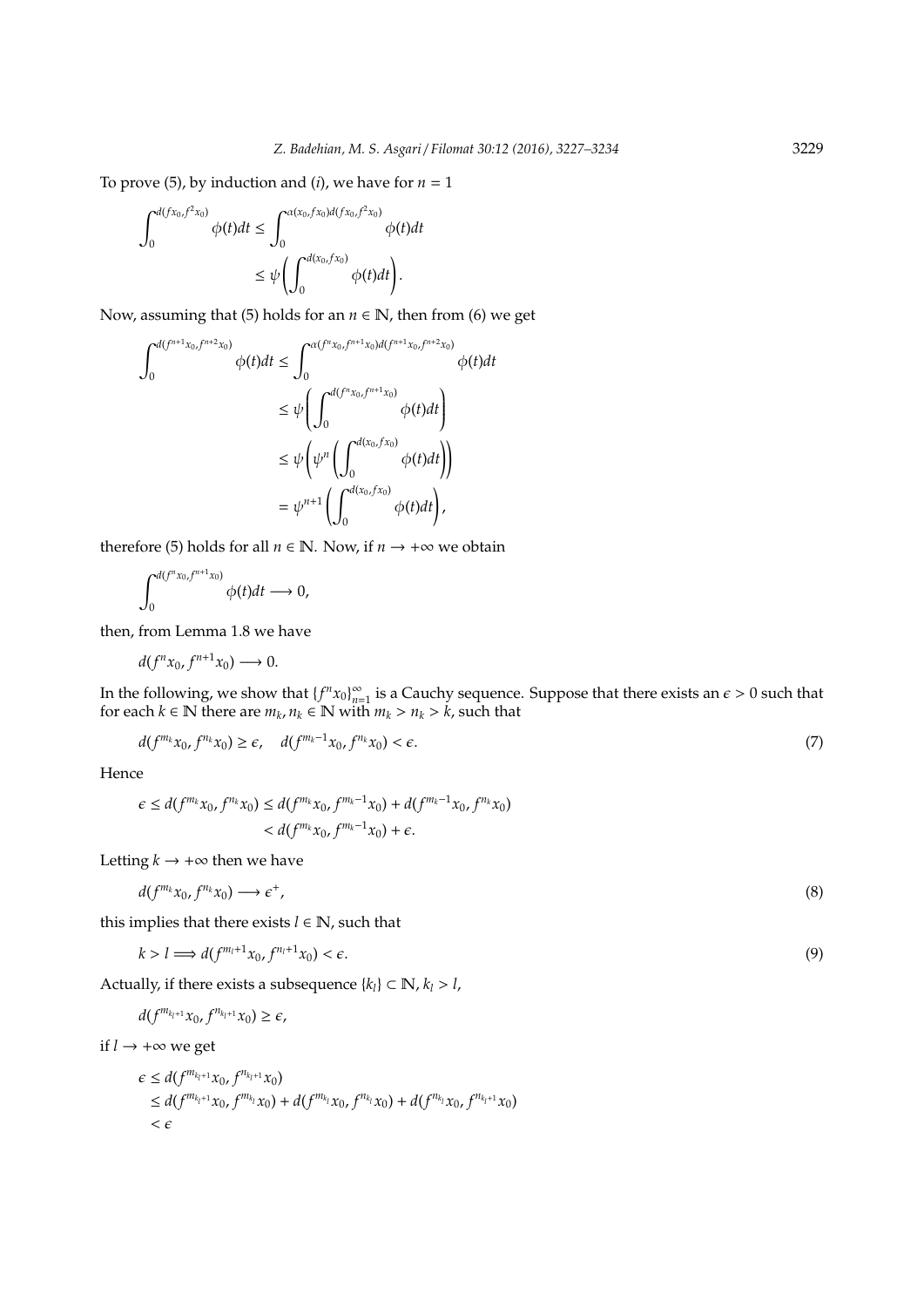therefore, from (4) and lemma 1.5 we have

$$
\int_0^{d(f^{m_{k_1+1}}x_0, f^{n_{k_1+1}}x_0)} \phi(t)dt \leq \psi \left( \int_0^{d(f^{m_{k_1}}x_0, f^{n_{k_1}}x_0)} \phi(t)dt \right)
$$
  
< 
$$
< \int_0^{d(f^{m_{k_1}}x_0, f^{n_{k_1}}x_0)} \phi(t)dt,
$$

letting  $l \rightarrow +\infty$ , then we obtain

$$
\int_0^{\epsilon} \phi(t)dt < \int_0^{\epsilon} \phi(t)dt,
$$

which is a contradiction. Then, (9) holds. Now, we prove that there exists  $\sigma_{\epsilon} \in (0,\epsilon)$ ,  $k_{\epsilon} \in \mathbb{N}$  such that

$$
k > k_{\epsilon} \Longrightarrow d(f^{m_k+1}x_0, f^{n_k+1}x_0) < \epsilon - \sigma_{\epsilon}.\tag{10}
$$

Assume that (10) is not true, from (9) there exists a subsequence  ${k_l} \subset \mathbb{N}$ ,

 $d(f^{m_{k_l+1}}x_0, f^{n_{k_l+1}}x_0) \rightarrow \epsilon^-, \text{ as } l \rightarrow +\infty.$ 

Then from (4) and lemma 1.5, we get

$$
\int_0^{d(f^{m_{k_1+1}}x_0, f^{n_{k_1+1}}x_0)} \phi(t)dt \leq \psi \left(\int_0^{d(f^{m_{k_1}}x_0, f^{n_{k_1}}x_0)} \phi(t)dt\right) < \int_0^{d(f^{m_{k_1}}x_0, f^{n_{k_1}}x_0)} \phi(t)dt.
$$

Suppose that  $l \rightarrow +\infty$  then we obtain

$$
\int_0^{\epsilon} \phi(t)dt < \int_0^{\epsilon} \phi(t)dt,
$$

which is a contradiction. So, (10) holds. Therefore,  ${f^m x_0}_{n=0}^{\infty}$  $\sum_{n=1}^{\infty}$  is a Cauchy sequence. In fact, for each  $k > k_{\epsilon}$ we have

$$
\epsilon \leq d(f^{m_k}x_0, f^{n_k}x_0) \leq d(f^{m_k}x_0, f^{m_k+1}x_0) + d(f^{m_k+1}x_0, f^{n_k+1}x_0) + d(f^{n_k+1}x_0, f^{n_k}x_0)
$$
  

$$
< d(f^{m_k}x_0, f^{m_k+1}x_0) + (\epsilon - \sigma_{\epsilon}) + d(f^{n_k+1}x_0, f^{n_k}x_0) \to \epsilon - \sigma_{\epsilon} \text{ as } k \to +\infty.
$$

which is a contradiction. Since  $(X, d)$  is a complete metric space, then there exists  $a \in X$  such that lim<sub>*n*→∞</sub>  $f^n x_0 = a$ . Now, we show that *a* is a fixed point of *f*. We claim that

$$
d(fa,a) \leq d(fa, f(f^n x_0)) + d(f^{n+1} x_0, a) \longrightarrow 0
$$

to prove our claim it is sufficient to show that,  $d(fa, f(f^n x_0)) \longrightarrow 0$ . We have

$$
0 < \int_0^{d(fa, f(f^n x_0))} \phi(t)dt \le \int_0^{\alpha(a, f^n x_0)d(fa, f(f^n x_0))} \phi(t)dt
$$
\n
$$
\le \psi \left( \int_0^{d(a, f^n x_0)} \phi(t)dt \right)
$$
\n
$$
< \int_0^{d(a, f^n x_0)} \phi(t)dt,
$$

if  $n \rightarrow +\infty$  then

$$
\int_0^{d(fa,f(f^nx_0))}\phi(t)dt\longrightarrow 0,
$$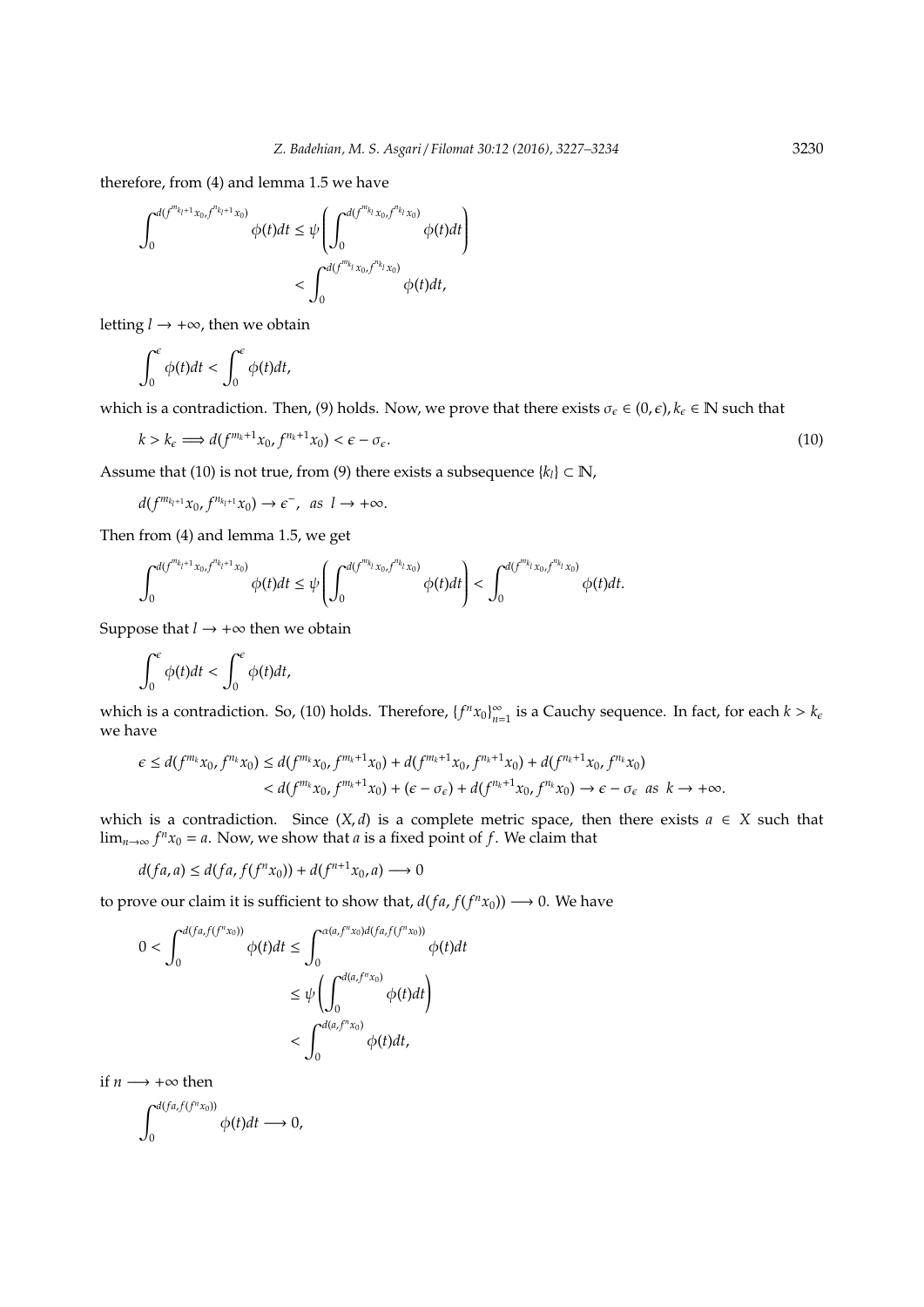consequently, from lemma 1.8 we obtain

 $d(fa, f(f^n x_0)) \longrightarrow 0.$ 

Therefore,  $d(fa, a) = 0$  and so  $fa = a$ , which means *a* is a fixed point of *f*. *a* is a unique fixed point. Let *b* another fixed point of *f*, then we have

$$
\int_0^{d(a,b)} \phi(t)dt = \int_0^{d(fa,fb)} \phi(t)dt
$$
  
\n
$$
\leq \int_0^{\alpha(a,b)d(fa,fb)} \phi(t)dt
$$
  
\n
$$
\leq \psi \left( \int_0^{d(a,b)} \phi(t)dt \right)
$$
  
\n
$$
< \int_0^{d(a,b)} \phi(t)dt
$$

which is impassible. Then,  $d(a, b) = 0$  and so  $a = b$ .

In the following, we define subclass of integrals and we prove the existence of fixed point by applying these integrals.

**Definition 2.3.** *Let* Γ *be a collection of mappings* γ : [0, ∞) → [0, ∞) *which are Lebesgue-integrable, summable on each compact subset of* [0, ∞) *and satisfying following conditions:*

(1)  $\int_0^{\epsilon} \gamma(t) dt > 0$ , for each  $\epsilon > 0$ *(2)*  $\int_0^{a+b} \gamma(t)dt \le \int_0^a \gamma(t)dt + \int_0^b \gamma(t)dt$ , for each  $a, b \ge 0$ 

**Definition 2.4.** *Let* (*X*, *d*) *be a metric space and f* : *X* → *X be a given mapping. We say that f is an* α*-*ψ*-*γ*-contractive integral type mapping if there exist three functions*  $\alpha : X \times X \to [0, +\infty)$ ,  $\gamma \in \Gamma$  *and*  $\psi \in \Psi$  *such that* 

$$
\int_0^{\alpha(x,y)d(fx, fy)} \gamma(t)dt \le \psi\left(\int_0^{d(x,y)} \gamma(t)dt\right),\tag{11}
$$

*for all*  $x, y \in X$  *and all*  $t \in [0, +\infty)$ *.* 

**Theorem 2.5.** *Let*  $(X, d)$  *be a complete metric space and*  $f : X \rightarrow X$  *be a mapping satisfying following conditions:* 

- *(i) f is* α*-admissible;*
- *(ii)* there exists  $x_0 \in X$  such that  $\alpha(x_0, fx_0) \geq 1$ *;*
- *(iii) f is an* α*-*ψ*-*γ*-contractive integral type mapping,*

*then f has a unique fixed point a*  $\in$  *X such that for*  $x_0 \in X$ *, lim*<sub>*n*→∞</sub>  $f^n x_0 = a$ .

*Proof.* First, we show that

$$
\int_0^{d(f^n x_0, f^{n+1} x_0)} \gamma(t) dt \leq \psi^n \left( \int_0^{d(x_0, f x_0)} \gamma(t) dt \right). \tag{12}
$$

Since  $f$  is  $\alpha$ -admissible then from (ii) we get

 $\alpha(x_0, fx_0) \ge 1 \to \alpha(fx_0, f^2x_0) \ge 1 \to \dots \to \alpha(f^nx_0, f^{n+1}x_0) \ge 1.$ 

then for all  $n \in \mathbb{N}$ .

$$
\alpha(f^n x_0, f^{n+1} x_0) \ge 1. \tag{13}
$$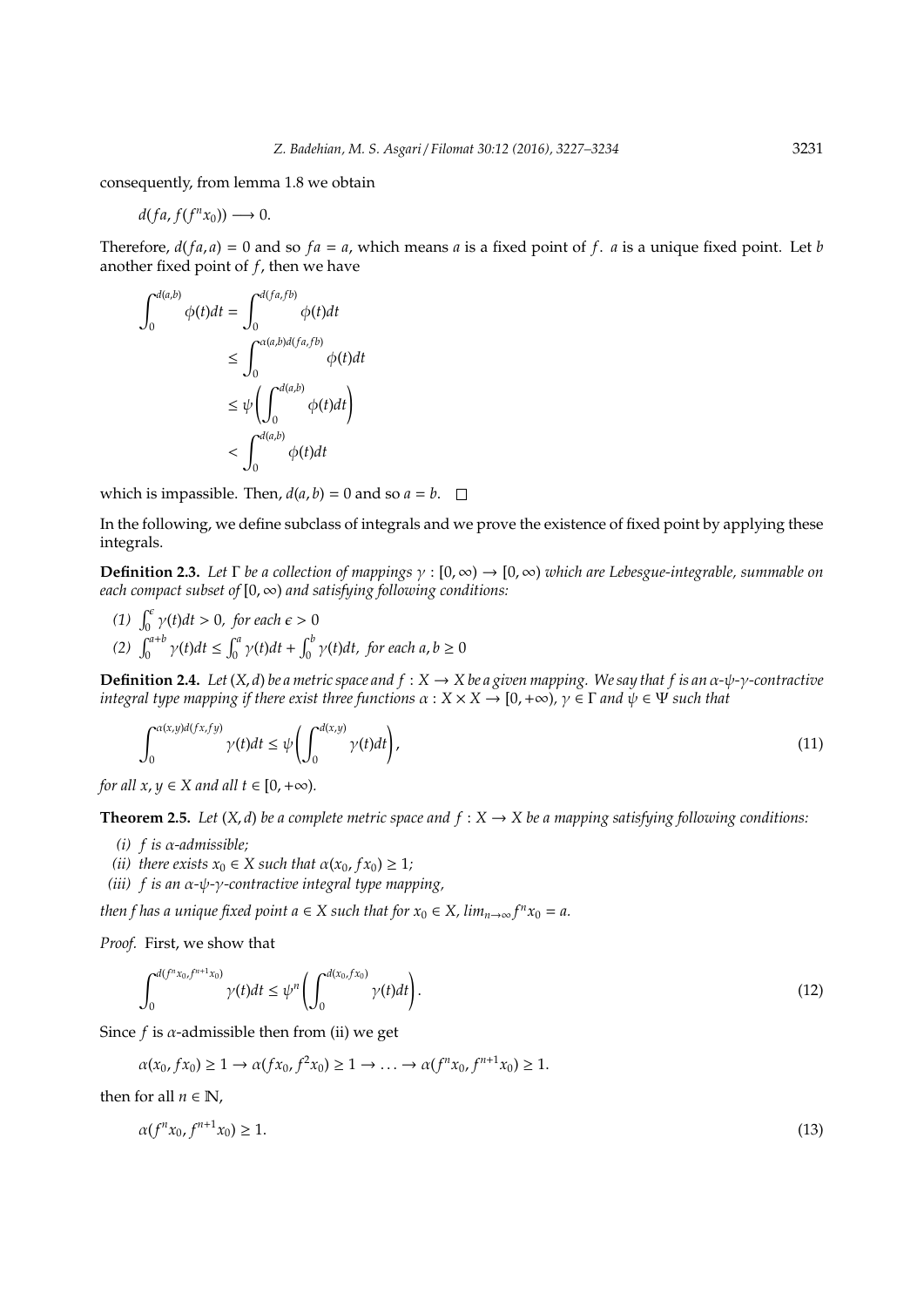To prove (12),by induction and (*i*), we have for  $n = 1$ 

$$
\int_0^{d(fx_0,f^2x_0)} \gamma(t)dt \leq \int_0^{\alpha(x_0,fx_0)d(fx_0,f^2x_0)} \gamma(t)dt
$$
  

$$
\leq \psi \left( \int_0^{d(x_0,fx_0)} \gamma(t)dt \right).
$$

Now, assuming that (12) holds for an  $n \in \mathbb{N}$ , then from (13) we get

$$
\int_0^{d(f^{n+1}x_0, f^{n+2}x_0)} \gamma(t)dt \leq \psi \left( \int_0^{\alpha(f^n x_0, f^{n+1}x_0) d(f^{n+1}x_0, f^{n+2}x_0)} \gamma(t)dt \right)
$$
  

$$
\leq \psi \left( \int_0^{d(f^n x_0, f^{n+1}x_0)} \gamma(t)dt \right)
$$
  

$$
\leq \psi \left( \psi^n \left( \int_0^{d(x_0, fx_0)} \gamma(t)dt \right) \right)
$$
  

$$
= \psi^{n+1} \left( \int_0^{d(x_0, fx_0)} \gamma(t)dt \right),
$$

therefore (12) holds for all  $n \in \mathbb{N}$ . In the following, we show that  ${f^n x_0}_{n=0}^{\infty}$  $\sum_{n=1}^{\infty}$  is a Cauchy sequence. Fix  $\epsilon > 0$ and let  $n(\epsilon) \in \mathbb{N}$  such that

$$
\sum_{n\geq n(\epsilon)}\psi^n\left(\int_0^{d(x_0,fx_0)}\gamma(t)dt\right)<\epsilon.
$$

Let  $m, n \in \mathbb{N}$  with  $m > n > n(\epsilon)$ , we get

$$
\int_{0}^{d(f^{n}x_{0},f^{m}x_{0})} \gamma(t)dt \leq \int_{0}^{d(f^{n}x_{0},f^{n+1}x_{0})+\cdots+d(f^{m-1}x_{0},f^{m}x_{0})} \gamma(t)dt
$$
\n
$$
\leq \int_{0}^{d(f^{n}x_{0},f^{n+1}x_{0})} \gamma(t)dt + \cdots + \int_{0}^{d(f^{m-1}x_{0},f^{m}x_{0})} \gamma(t)dt
$$
\n
$$
\leq \psi^{n} \left( \int_{0}^{d(x_{0},fx_{0})} \gamma(t)dt \right) + \cdots + \psi^{m-1} \left( \int_{0}^{d(x_{0},fx_{0})} \gamma(t)dt \right)
$$
\n
$$
= \sum_{k=n}^{m-1} \psi^{k} \left( \int_{0}^{d(x_{0},fx_{0})} \gamma(t)dt \right)
$$
\n
$$
\leq \sum_{n \geq n(\epsilon)} \psi^{n} \left( \int_{0}^{d(x_{0},fx_{0})} \gamma(t)dt \right) < \epsilon,
$$

which means

$$
\int_0^{d(f^nx_0, f^mx_0)} \gamma(t) dt \longrightarrow 0,
$$

therefore, by lemma 1.8 we have

 $d(f^n x_0, f^m x_0) \longrightarrow 0.$ 

Then  ${f^n x_0}_{n=0}^{\infty}$  $\sum_{n=1}^{\infty}$  is a Cauchy sequence. Since  $(X, d)$  is a complete metric space, then there exists  $a \in X$  such that,  $\lim_{n\to\infty} \hat{f}^n x_0 = a$ . Now, we show that *a* is a fixed point of *f*. We claim that

$$
d(fa,a) \leq d(fa, f(f^n x_0)) + d(f^{n+1} x_0, a) \longrightarrow 0.
$$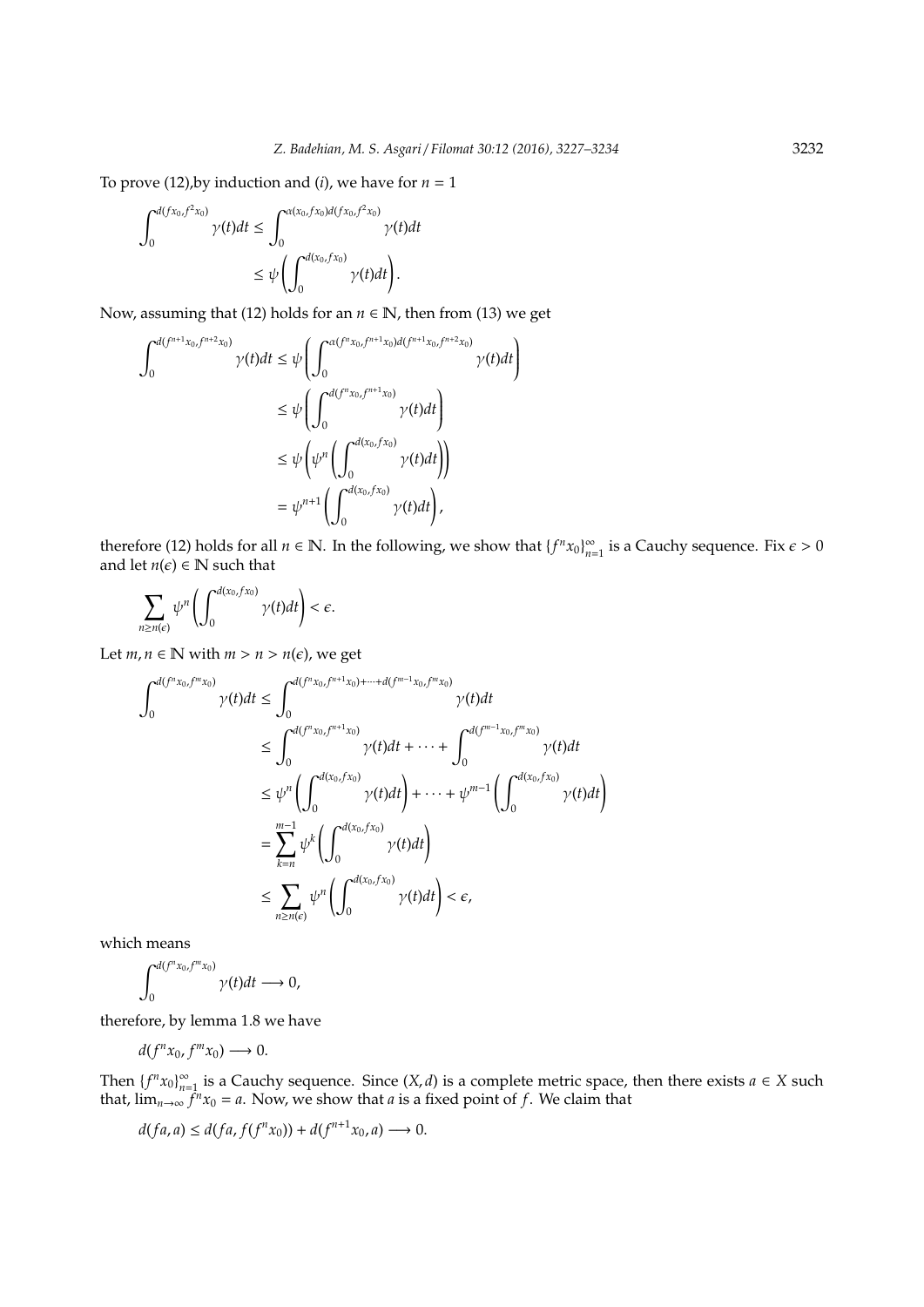To prove our claim, it is sufficient to show that  $d(fa, f(f^n x_0)) \longrightarrow 0$ . We have

$$
0 < \int_0^{d(fa, f(f^n x_0))} \gamma(t)dt \le \int_0^{\alpha(a, f^n x_0)d(fa, f(f^n x_0))} \gamma(t)dt
$$
\n
$$
\le \psi \left( \int_0^{d(a, f^n x_0)} \gamma(t)dt \right)
$$
\n
$$
\le \int_0^{d(a, f^n x_0)} \gamma(t)dt,
$$

if  $n \rightarrow +\infty$  then

$$
\int_0^{d(fa,f(f^n x_0))} \gamma(t)dt \longrightarrow 0,
$$

consequently, from lemma 1.8 we obtain

$$
d(fa,f(f^nx_0))\longrightarrow 0.
$$

Therefore,  $d(fa, a) = 0$  and so  $fa = a$ , which means *a* is a fixed point of *f*. The proof of the uniqueness of fixed point is similar to theorem 2.2.  $\square$ 

# **3. Examples and Remarks**

**Example 3.1.** *Let*  $X = \mathbb{R}$  *and*  $d(x, y) = |x - y|$  *for all*  $x, y \in \mathbb{R}$ *, then*  $(X, d)$  *is a complete metric space. Define*  $f : \mathbb{R} \to \mathbb{R}$  *by*  $fx = \frac{x}{2}$  and  $\alpha : \mathbb{R} \times \mathbb{R} \to [0, +\infty)$  *by* 

$$
\alpha(x, y) = \begin{cases} \frac{4}{3} & \text{if } x, y \in [0, 1]; \\ 0 & \text{o.w.} \end{cases}
$$

*f* is  $\alpha$ -admissible, since  $\alpha(x, y) \geq 1$  *implies that* 

$$
\alpha(fx, fy) = \alpha\left(\frac{x}{2}, \frac{y}{2}\right) \ge 1.
$$

*Define*  $\phi : [0, \infty) \to [0, \infty)$  *by*  $\phi(t) = t$  *then*  $\phi \in \Phi$ *. There exists*  $x_0 \in \mathbb{R}$  *such that*  $\alpha(x_0, fx_0) = \alpha(x_0, \frac{x_0}{2}) \ge 1$ *. Let*  $\psi(t) = \frac{t}{2}$  *where*  $\psi : [0, \infty) \to [0, \infty)$  *then, for all x, y*  $\in \mathbb{R}$  *we have* 

$$
\int_0^{\alpha(x,y)d(fx, fy)} \phi(t)dt = \int_0^{\frac{4}{3}d(\frac{x}{2}, \frac{y}{2})} tdt
$$
  

$$
\leq \frac{\int_0^{d(x,y)} tdt}{2}
$$
  

$$
= \psi \left( \int_0^{d(x,y)} \phi(t)dt \right)
$$

*Then all the hypotheses of Theorem 2.2 are satisfied, consequently f has a unique fixed point. Here,* 0 *is a fixed point of f*(*x*)*.*

.

**Example 3.2.** Let  $X = \mathbb{R}^+$  and  $d(x, y) = |x - y|$  for all  $x, y \in \mathbb{R}^+$ , then  $(X, d)$  is a complete metric space. Define  $f: \mathbb{R}^+ \to \mathbb{R}^+$  *by*  $fx = \frac{x}{3} + 1$  *and*  $\alpha: \mathbb{R}^+ \times \mathbb{R}^+ \to [0, +\infty)$  *by* 

$$
\alpha(x, y) = \begin{cases} \frac{5}{4} & \text{if } x, y \in [0, 2]; \\ 0 & \text{o.w} \end{cases}
$$